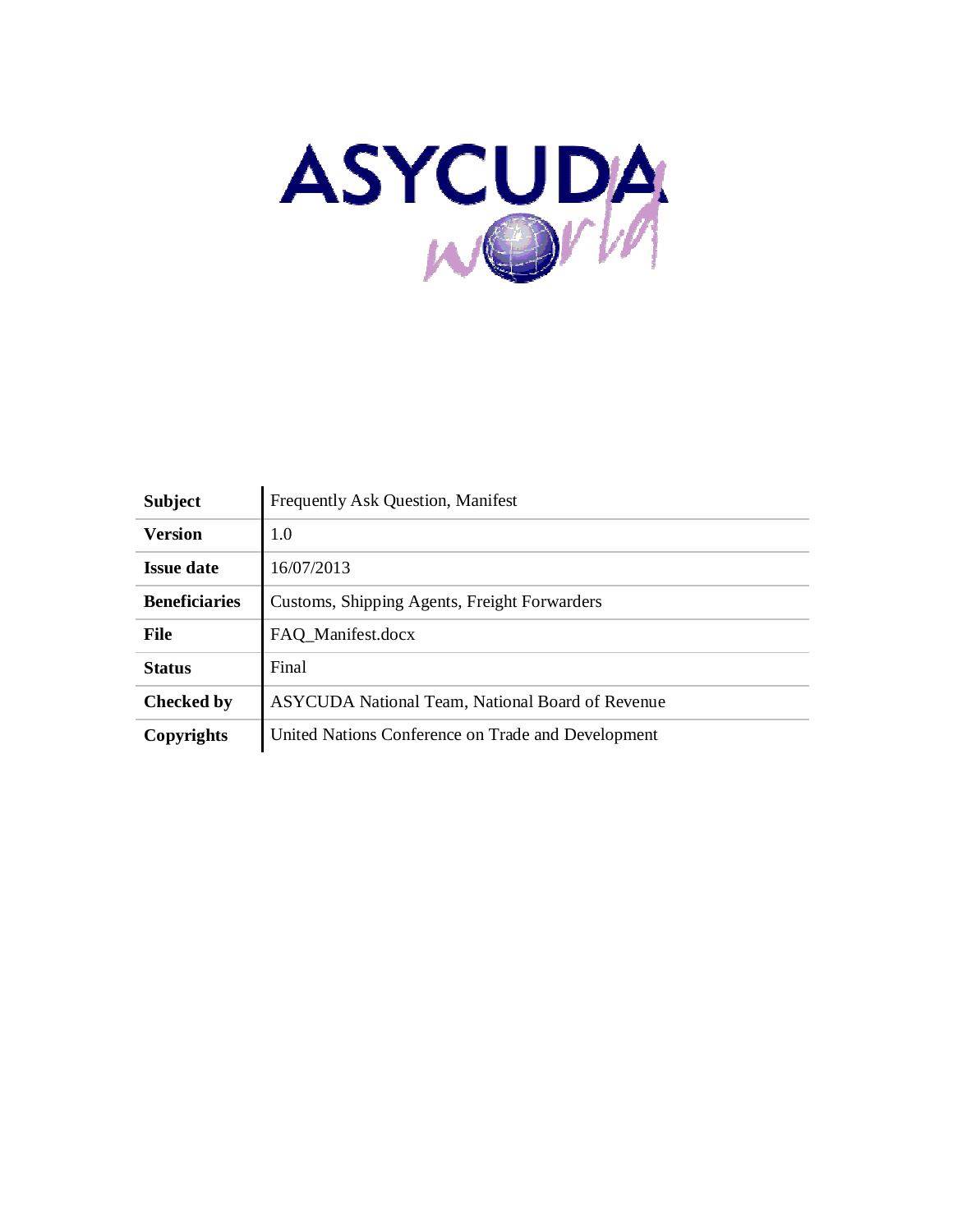

### How to read this document



This symbol indicates advice and recommendations. Information on best practices and recommended procedures related to the current topic is contained here.



**Keyword** Definition



This symbol indicates a warning. Information on common pitfalls or dangers associated with the current topic is contained here.



This symbol indicates an example to further illustrate the current topic.

| Source 1 -         |              |
|--------------------|--------------|
| This is an example |              |
| of source code     | Source code. |

| Source code. |  |
|--------------|--|
|              |  |



*Figure1 -This is an example of figure*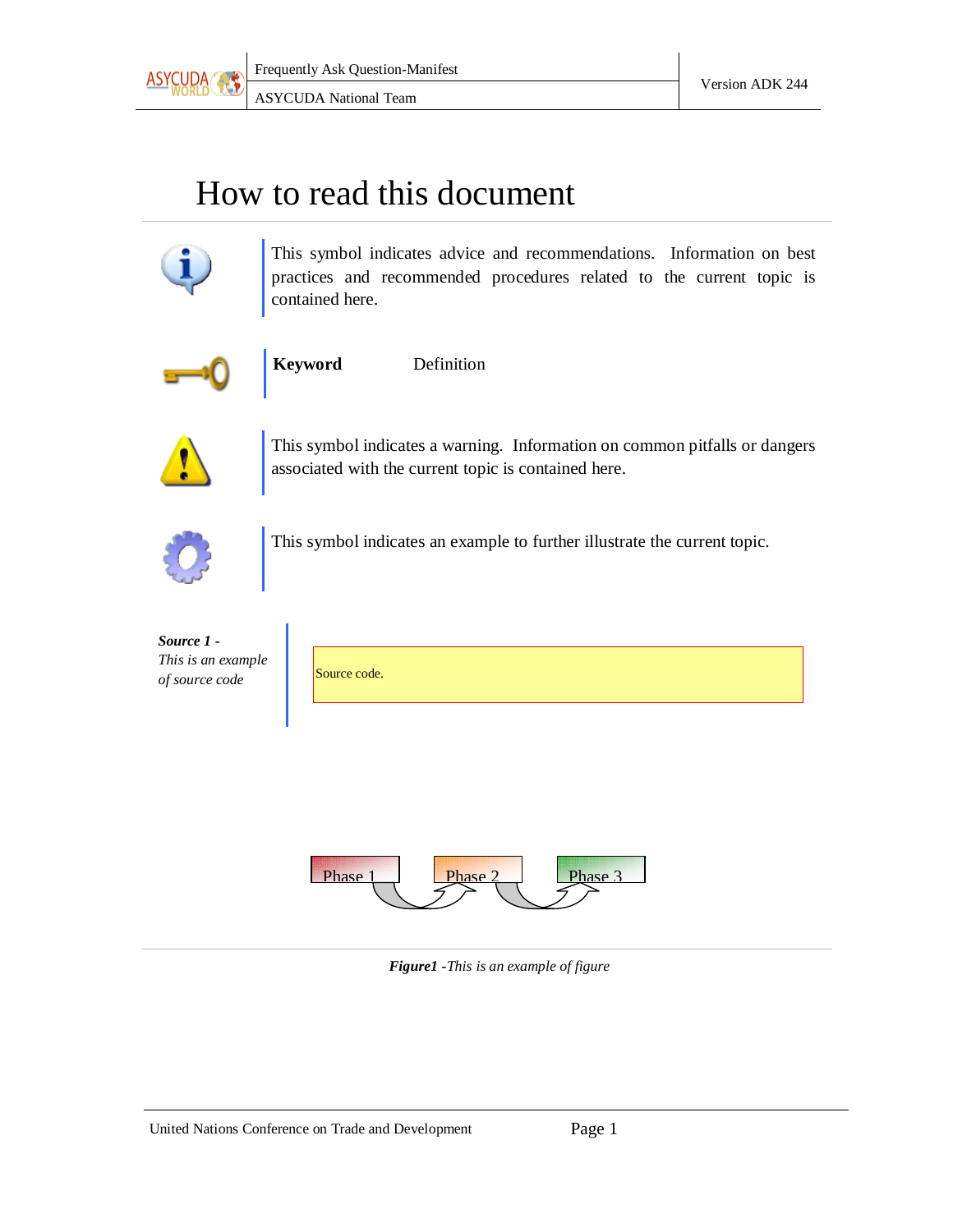

### **Web Site, User ID & XML File**

Question-1. What is the web address of Bangladesh Customs where manifest can be submitted?

Answer: The web address is https://customs.gov.bd

Question-2. In which link the manifest related information is available?

Answer: https://customs.gov.bd/portal/documents.jsf

Question-3. Is user id & password or registration mandatory to download manifest documents ?

Answer: No, it is not mandatory.

Question-4. Is user id & password mandatory to submit xml file or login to ASYCUDA World server?

Answer: Yes, it is mandatory.

Question-5. How can I get user id & password for ASYCUDA World?

Answer: Visit https://customs.gov.bd/portal/documents.jsf. Download **ASYCUDA World Application Registration and User Authorisation**. Read the instructions & fill up the form accordingly. Put signature where necessary. Scan all the related documents & mail the attachments to user.id@customs.gov.bd for user id & password. You will get user id & password by mail. Remind that user id & password will be issued those have MLO/Shipping Agents/Freight Forwarders License from Customs Authority.

Question-6. What is XML file? What is xml file naming convention for ASYCUDA World manifest?

Answer: XML is stands for Extensible Markup Language. It is used for portable data transfer through internet. MLO/Freight Forwarders can submit manifest by using xml file. XML file has two different naming convention for ASYCUDA World manifest: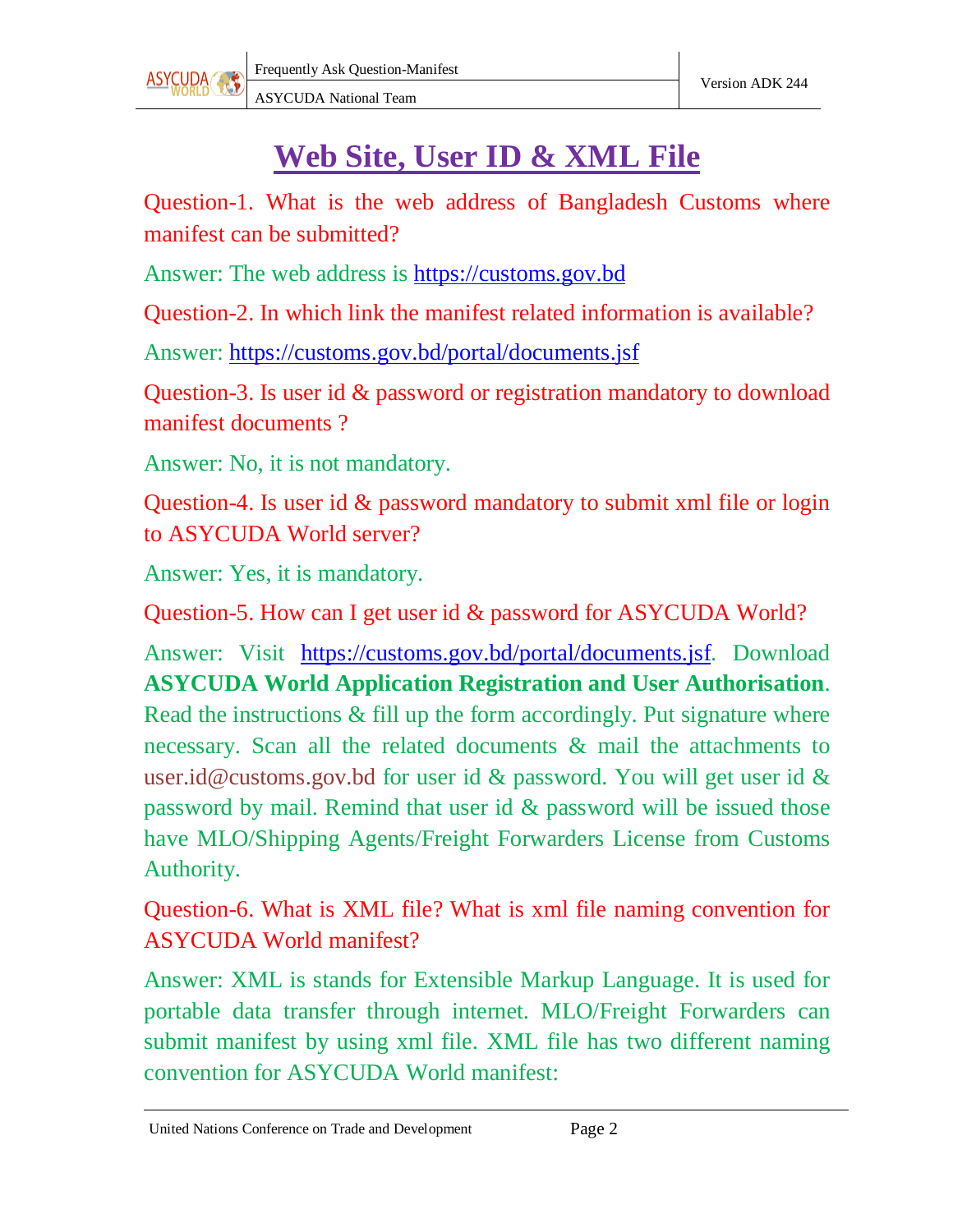

# **MAN+AIN(Carrier Code)+\_(Underscore)+YYYYMMDDTIME.xml for MLO**

**Example:MAN301050235\_20130619123526.xml**

**DEG+AIN(FF)+\_(underscore)+YYYYMMDDTIME.xml - for Freight Forwarders**

#### **Example:DEG301031235\_20130621232559.xml**

Question-7. What should follow to prepare XML file for manifest?

Answer: Visit https://customs.gov.bd/portal/documents.jsf. Download **Manifest XML Structure, Manifest Schema File, B/L Schema File** from our website. Also, **XML Example-manifest file** is available in our website. It will guide you to prepare a correct xml file.

Question-8. Is there any tool available for preparing XML file for manifest?

Answer: Yes, ASYCUDA National Team has developed 2(Two) separate xml tools for MLO & Freight Forwarders. It can download from our website at the https://customs.gov.bd/portal/documents.jsf link.

**XML Tool for Freight Forwarder-Ver-04**

**XML Tool for Shipping Agents-Ver-05**

Question-9. Is there any possibility to reject XML file? What are the reasons behind it?

Answer: Yes, there is a possibility to reject xml file by ASYCUDA World server if you do not consider the following in your xml file:

#### **1. Manifest XML Structure;**

- **2. Manifest Schema File;**
- **3. B/L Schema File;**
- **4. Valid reference codes from our web site.**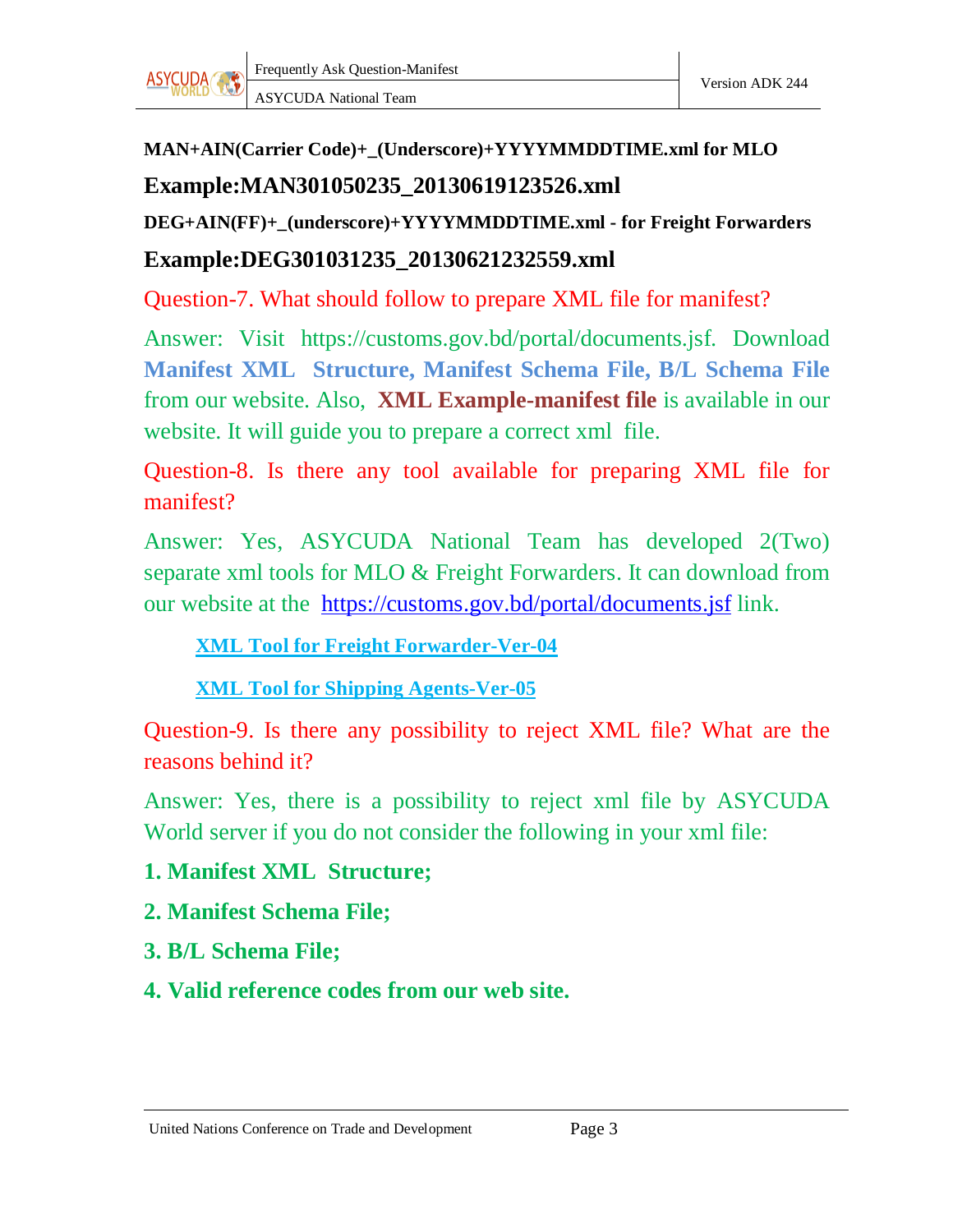Question-10. What are the valid reference codes? How can get it?

Answer: ASYCUDA National Team published reference codes those are used in ASYCUDA World manifest. These codes are available at our website at the https://customs.gov.bd/portal/documents.jsf link**.** The codes are **Office code, Transport mode code, Port of origin/loading/unloading/destination code, ISO container code, Container status code, BL Type code, Nature of BL code, Package code, Country code, MLO/Shipping Agents AIN, Freight Forwarders AIN, Consignee/Notify Party code, Offdock code, VAT REG. No. of the LC opening Bank. Successful submission of xml file depends on the use of valid reference codes from our website.**

Question-11. How can submit the XML file for manifest?

Answer: Visit https://customs.gov.bd. Click on Log in under online services. Put user id and password. Click Login. Click +Choose, select your desired xml file for uploading. Click open.

You will see the confirmation/reject message from the server. The message can be export to a pdf file by clicking on Export to pdf file. Moreover, you will get e-mail from ASYCUDA World server.

Question-12. How can I know the status of the submitted xml file for manifest? How can amend the submitted XML file?

Answer: Moreover, the confirmation/reject message from server after submission of xml file you can also visit https://customs.gov.bd. Click on Testing & Training Environment (for trial operation). For live operation the link will be Customs Environment. You will ask for your user id & password. By login to the ASYCUDA World server you can **view/modify** your stored MSB/HSB.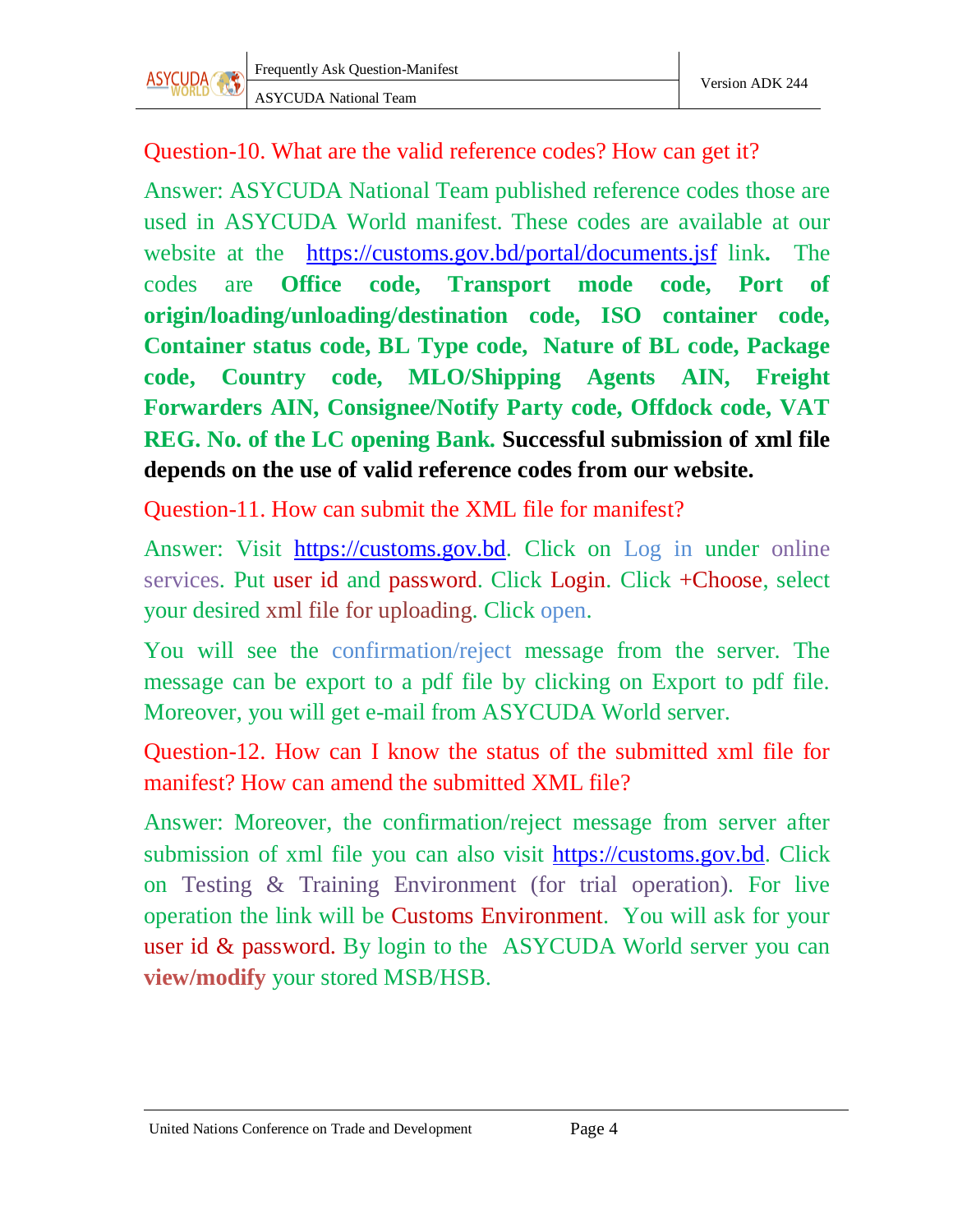

### Manifest- General Segment

Question-1. Why office code is used in ASYCUDA World manifest?

Answer: Office code is used in ASYCUDA World manifest to determine in which office the manifest is being processed.

Question-2. What types of data should use in place of departure?

Answer: Last port of call (port code of departure port) code should be used in place of departure.

Question-3. As there is no Rotation number will be existed in ASYCUDA World manifest, how can be pre-arrival vessel activities will be done?

Answer: As long as the xml file for manifest is uploaded into the ASYCUDA World server, the manifest is stored. The stored manifest has 5(five) identities. Using the following identities any pre-arrival activities can be performed.

1. Office Code,2. Voyage Number,3. Date of Departure

4. Date of Arrival,5. Vessel Name

Question-4. What is the registration of manifest? When it will happen? Who will perform registration?

Answer: As long as the xml file for manifest is uploaded by the MLO into the ASYCUDA World server, the manifest is stored. 24 hours before the arrival of vessel the manifest is registered. Registration of the manifest will be performed by the Customs.

Question-5. What is the nationality of transport?

Answer: Nationality of transport manes which country flag does the vessel carry.

Question-6. What is meant by "Place" in transport information?

Answer: Place means where the vessel take its registration.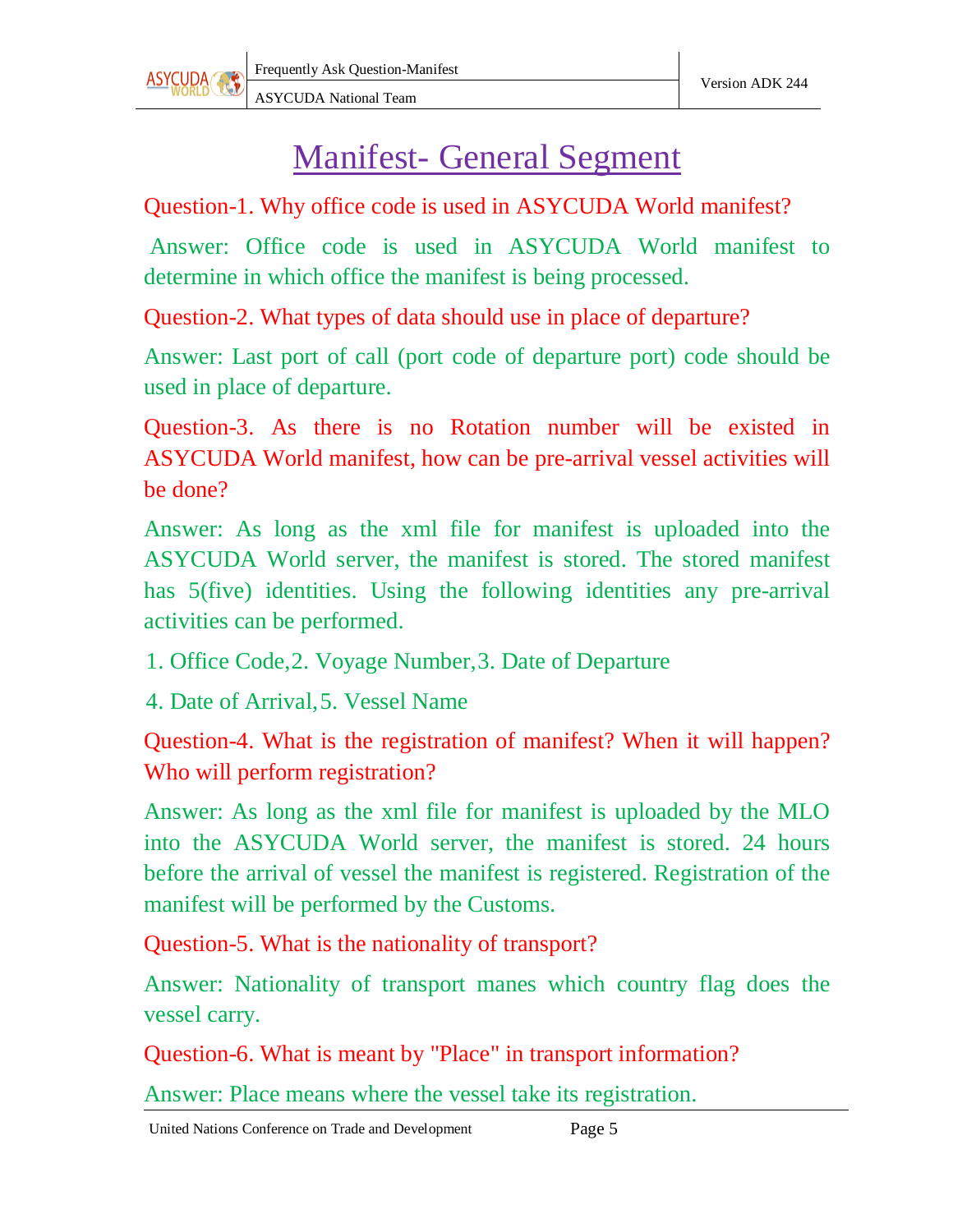Question-7. What is Gross, Net used in Tonnage?

Answer: Gross, Net is used to mean the Gross weight, Net weight of the vessel.

## Manifest- BL

Question-1. What is meant by MSB, HSB, MAB, AWB in ASYCUDA World?

Answer: MSB- Master Sea Bill, HSB- House Sea Bill

MAB- Master Airway Bill, AWB- Air Way Bill

Question-2. Who can submit the Master Sea Bill (MSB) and House Sea Bill (HSB)?

Answer: The Main Line Operator (MLO)/Shipping Agent can submit MSB & HSB(if there is no Freight Forwarder is assigned) both. Freight Forwarder can submit HSB against a MSB.

Question-3.When xml file for manifest can be uploaded to the ASYCUDA World system? How long it can be uploaded?

Answer: Immediate departure of the vessel from last port of call, the MLO can upload the xml file into ASYCUDA World server. It has to be uploaded at least 24 hours before the arrival of vessel into Bangladesh territory.

Question-4.When Freight Forwarders can submit House Sea Bill (HSB)?

Answer: As long as the Master Sea Bill (MSB) is stored into ASYCUDA World server by MLO, Freight Forwarders can submit House Sea Bill (HSB) against MSB before registration of the manifest.

Question-5. What would be the Carrier code in case of MSB & HSB ?

Answer: In case of MSB(Master Sea Bill) submission, AIN of the MLO/Shipping agent's will be used as carrier code. For HSB(House Sea Bill), AIN of the Freight Forwarder's will be used as Carrier code.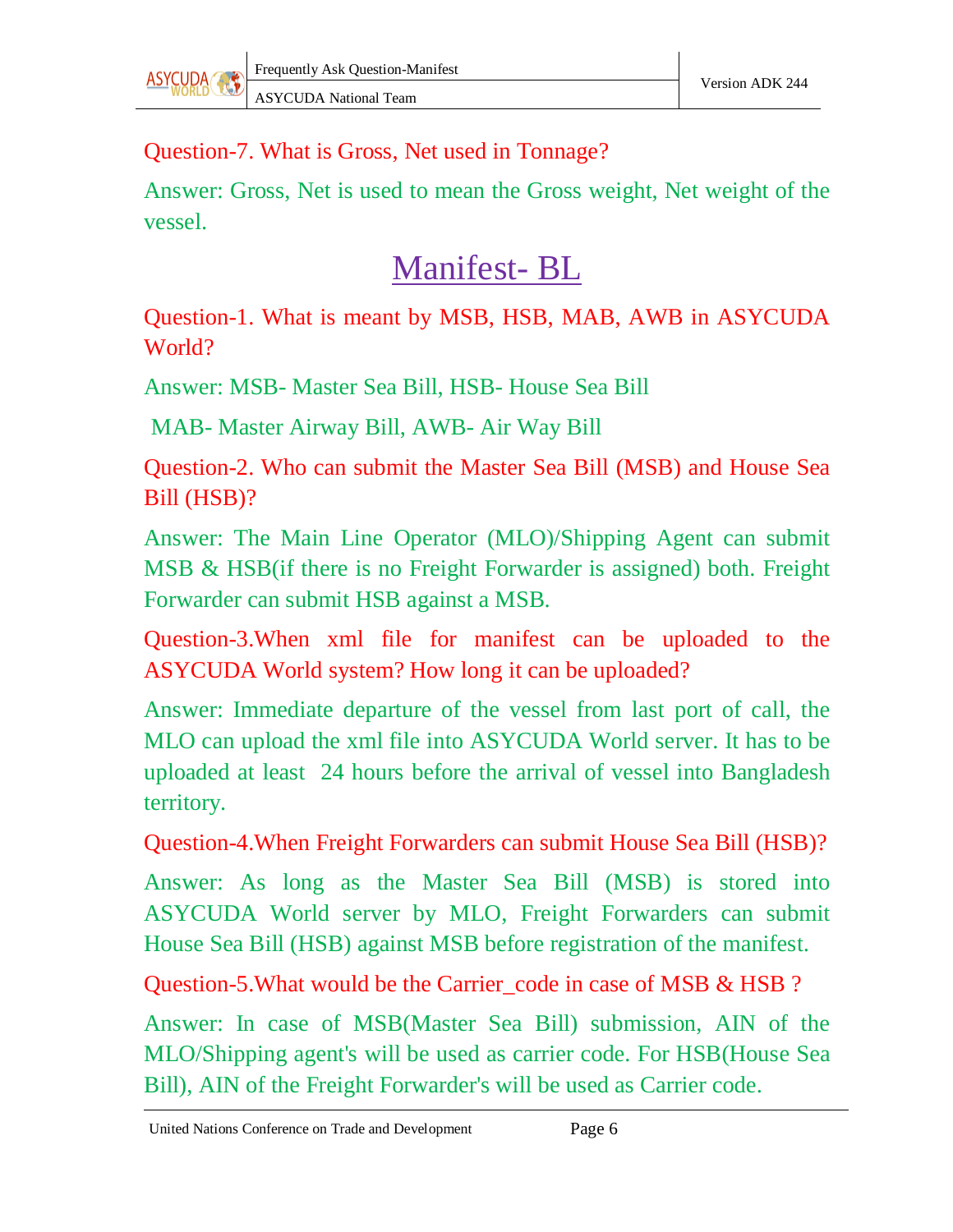

Question-6. Is it possible to submit HSB by Freight Forwarders after registration of MSB is completed? What is the solution for submission of HSB after registration?

Answer: It is not possible to submit HSB after registration of the manifest. It is strongly recommended to submit HSB before registration of the manifest. In any unavoidable situation regarding submission of HSB after registration, it will require customs approval.

Question-7. What will be the type BL submitted by MLO, where there is no Freight Forwarder is assigned?

Answer: If there is no Freight Forwarder is assigned to a BL by MLO, the type of BL will HSB (House Sea Bill).

Question-8. What will be the type of BL submitted by MLO, where Freight Forwarder is assigned?

Answer: Where Freight Forwarder is assigned to a BL by MLO, the type of BL will be MSB (Master Sea Bill).

Question-9. What is BL/AWB/TR/RR Ref no is ASYCUDA World manifest?

Answer: BL/AWB/TR/RR Ref no refers to a transport document of consignment. BL-Bill of lading, AWB-Air way bill, TR-Truck receipt, RR-Railway receipt.

Question-10. What is the Nature of a BL?

Answer: Nature is used to mean whether a BL carries Import/Export/Transit/Transhipment cargo.

Question-11. Does ASYCUDA World have the facility to submit manifest for Transit/Transhipment? How?

Answer: Yes, ASYCUDA World has the facility to submit manifest for Transit/Transhipment. To prepare BL for Transit/Transhipment put Transit code:24, Transhipment Code:28 in nature of BL.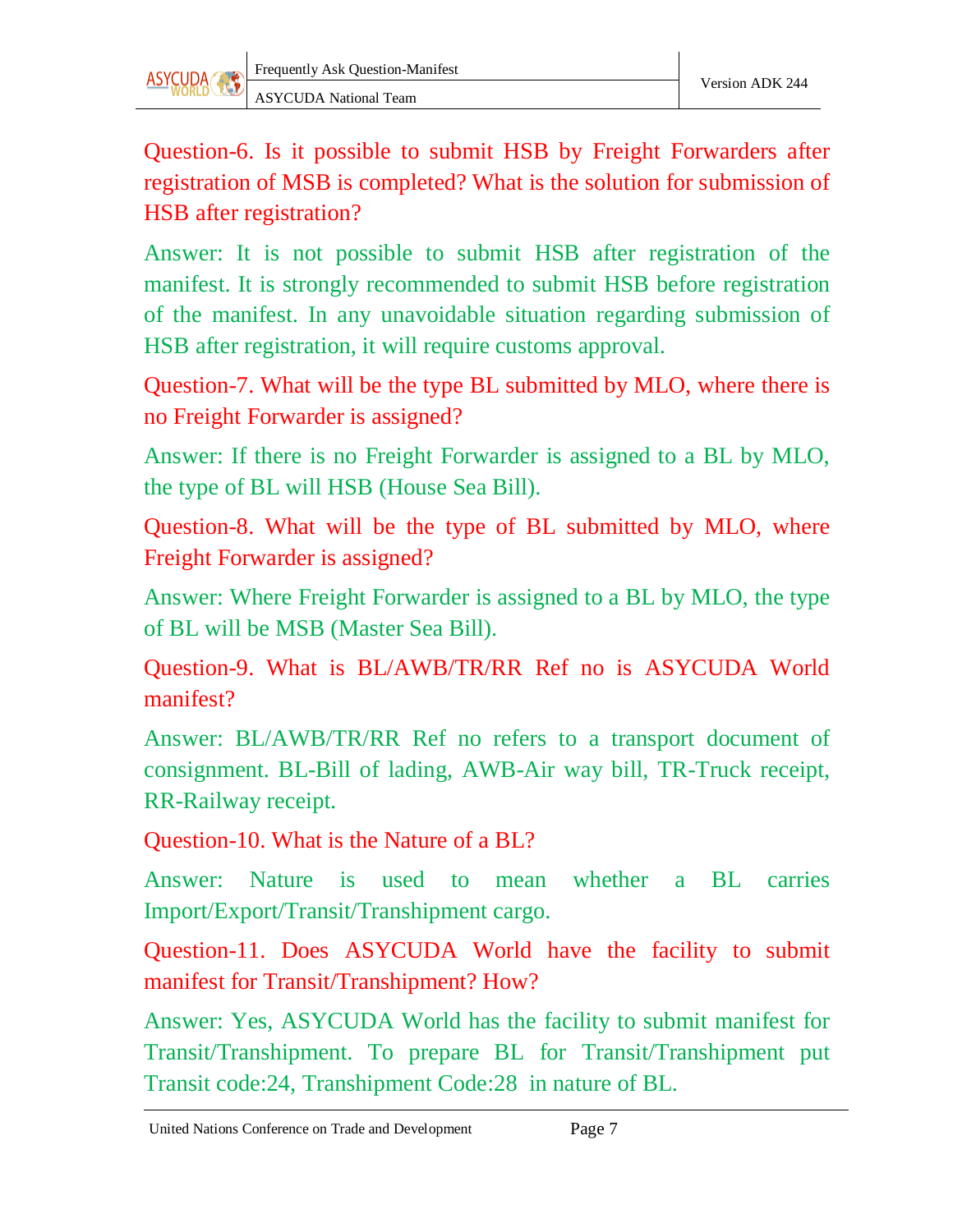#### Question-12. What is Line Number?

Answer: Line Number is the serial number of the BL submitted by MLO (MSB), Freight Forwarders (HSB). It starts from 1 and so on. It is mandatory & filled up by the MLO/Freight Forwarders. The line number used previously has no relation with this new line number under AW.

Question-13. What is Master BL/AWB?

Answer: Master BL/AWB refers to the Master Bill of Lading/Air way Bill. It is mandatory to submit a House Sea Bill/Air Way Bill against a Master BL.

Question-14. What is Port of Origin & Place of Unloading?

Answer: Port of Origin is the port code basically from where the cargo comes from. Place of Unloading is also the port code where the cargo will be unloaded. If the cargo will be unloaded at ICD, Kamalapur the Place of Unloading code will be **BDKAM**.

Question-15. What is Carrier code used in ASYCUDA World?

Answer: In ASYCUDA World carrier code refers to the License Number of MLO/Shipping agents from the Customs authority. It is also known as AIN (example:301990123) starting with office code, 2 digits year of license, 4 digits license number.

Question-16. Is Carrier Code, Carrier name & Carrier Address mandatory?

Answer: Yes, Carrier Code, Carrier name & Carrier Address is mandatory in ASYCUDA World.

Question-17. Is Consignor/Exporter Code, name & address mandatory?

Answer: Consignor/Exporter Code is not mandatory. But, Consignor/Exporter name & address is mandatory.

Question-18. What is the length of Carrier name, Consignor name, Consignee name & notify name?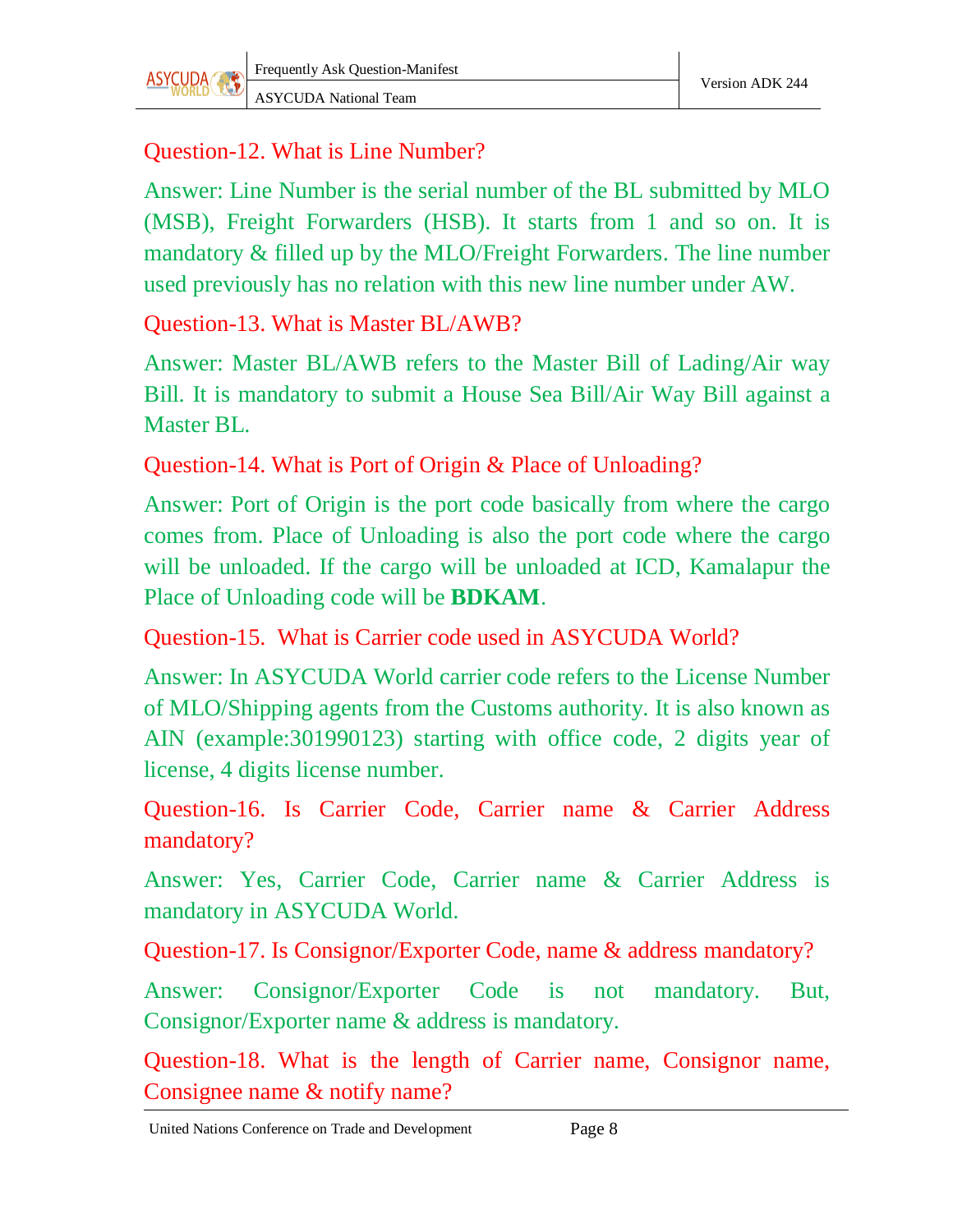

Answer: The length of Carrier name, Consignor name, Consignee name & notify name is 35 characters.

Question-19. What should do if Carrier name, Consignor name, Consignee name & notify name exceeds its length of 35 characters?

Answer: If the length of Carrier name, Consignor name, Consignee name & notify name exceeds 35 characters rest of the word of the name should be captured in address field.

Question-20. What is the length of Carrier address, Consignor address, Consignee address & notify address?

Answer: The length of Carrier address, Consignor address, Consignee address & notify address is 175 characters.

Question-21. In Master Sea Bill (MSB) who will be the Consignee & Notify? What code should be used in Consignee\_code, Notify\_code?

Answer: In Master Sea Bill (MSB) Freight Forwarder will be both Consignee & Notify. AIN (License number of the Freight Forwarder from Customs authority) of the Freight Forwarder will used as Consignee\_code & Notify\_code respectively.

Question-22. In House Sea Bill (HSB) who will be the Consignee & Notify? What code should be used in Consignee\_code, Notify\_code?

Answer: In House Sea Bill (HSB) VAT Registration Number of the final Importer (BIN) will be used for both Consignee\_code & Notify\_code. VAT Registration Number (BIN) of the Importer/Exporter is available at our website.

Question-23. In House Sea Bill (HSB) who will be the Consignee & Notify "to the order of the bank" BL? What code should be used in Consignee\_code, Notify\_code?

Answer: For "to the order of bank" BL, Consignee/Importer code shall be the VAT Registration Number (BIN) of Bank Head Office. In Notify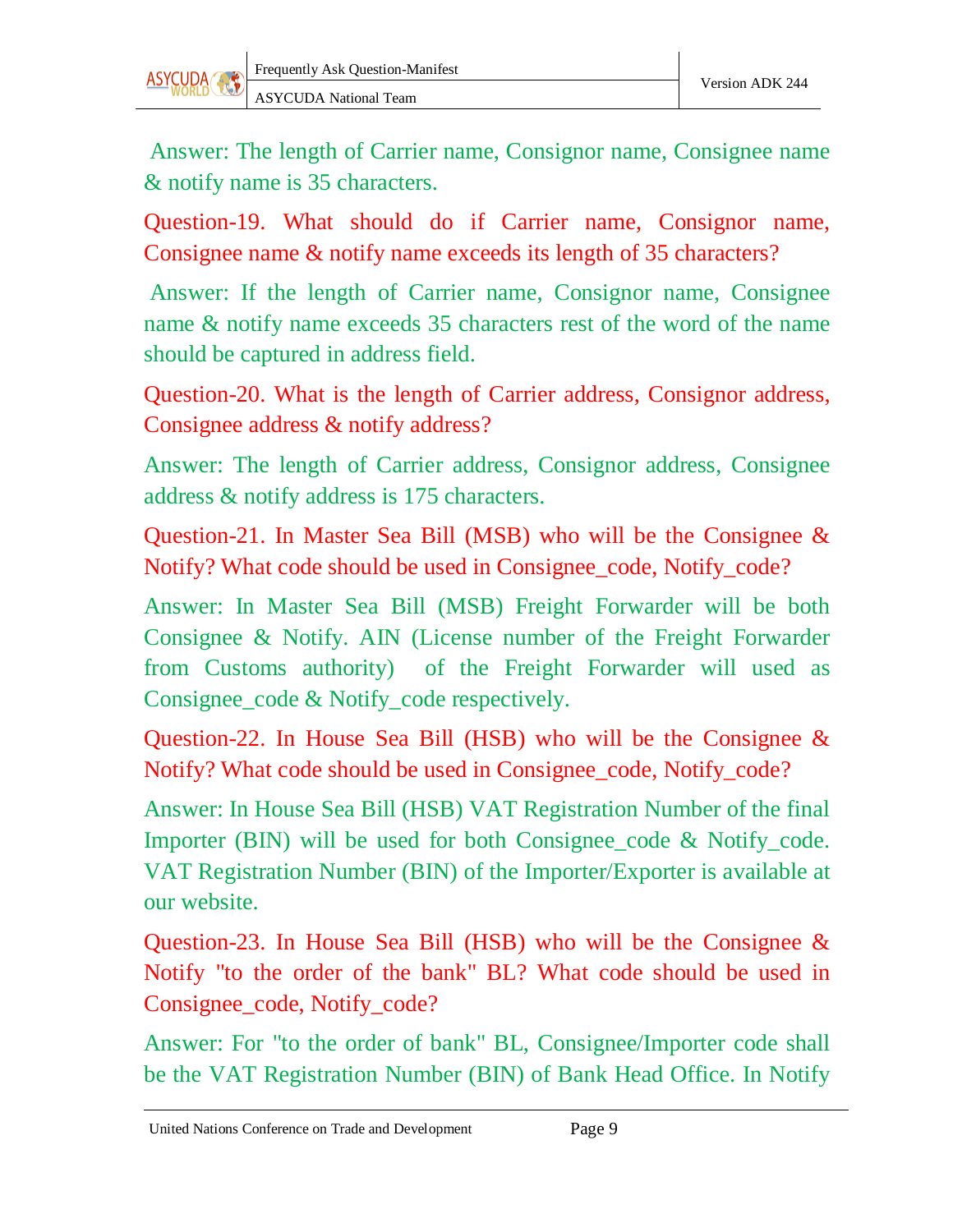

code VAT Registration Number (BIN) of the final importer has to be captured. VAT Registration Number (BIN) of Bank Head Office is available at our website.

Question-24. What is BIN? What is the difference between VAT REG No. & BIN?

Answer: BIN stands for Business Identification Number. There is no difference between VAT REG. NO. & BIN.

Question-25. Is TIN mandatory to submit manifest?

Answer: No, TIN is not used to submit manifest.

Question-26. Is it possible to consider a foreign company outside of Bangladesh as a Consignee & Notify party?

Answer: A company who is not resides in Bangladesh cannot be used as Consignee & Notify party.

Question-27. In House Sea Bill (HSB) what will be the Consignee\_code & Notify\_code in case of Diplomatic cargo or privileged person or unaccompanied baggage?

Answer: In our website we have uploaded Casual BIN for Govt./Semi Govt./Organization/UN/Diplomatic Mission/International Organization/ Training & Research Institute/Privileged person or unaccompanied baggage. Consignee\_code & Notify\_code should use from the website for the respective category.

Question-28. For bulk cargo what should use for No of container, No of packages & package type code in BL?

Answer: For bulk cargo No of container will be 0, No of packages will be 1 or actual what it is & package type code should be bulk according to our reference code for bulk. There are many bulk code available in our reference code.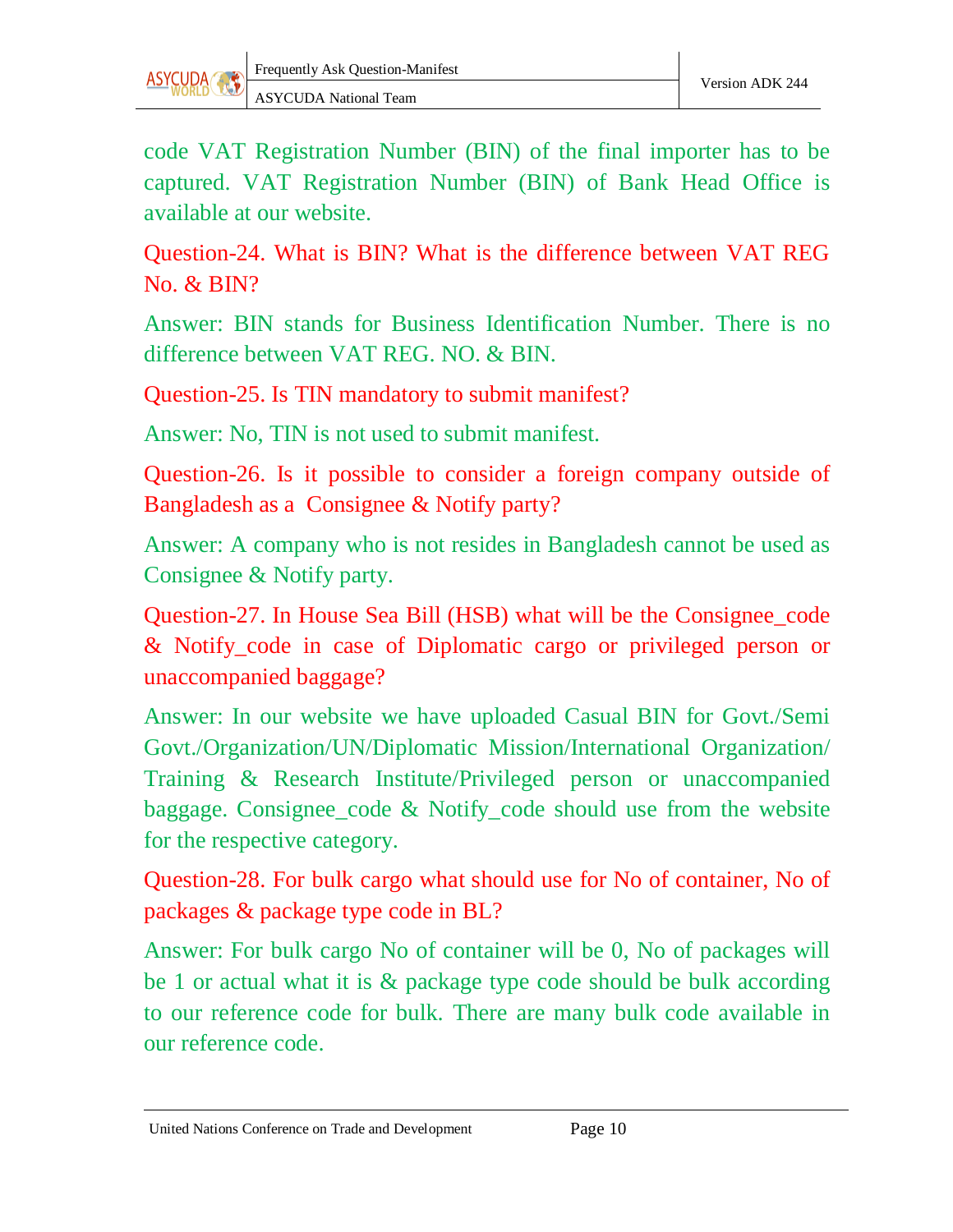

Question-29. How can manifest for bulk cargo/break bulk/chartered vessel can be submitted as it needs prior entry before arrival of vessel?

Answer: No problem. As long as the vessel depart from the last port of call manifest can be submitted (store) in AW by MLO/Shipping agents.

Question-30. How ASYCUDA World handled Consolidated cargo? What should be the status of LCL & Part container?

Answer: In BL segment where there is a consolidated cargo it must be ticked (logical 1) in ASYCUDA World. If not a consolidated cargo it should not be ticked (logical 0).

In case of LCL or Part container it should be consolidated cargo & its status must be LCL or PRT in container segment.

Question-31. How many times a container should be counted if it is repeatedly use in case of Consolidated cargo & status is LCL & PRT?

Answer: Should counted once though it is repeatedly used.

Question-32. How ASYCUDA World handled DG cargo?

Answer: For DG cargo there is a field name DG Status in the BL segment of the manifest in ASYCUDA World. Put DG in DG Status. Put respective IMCO, UN code in container segment accordingly.

Question-33. Where HScode, Commercial description, technical name, organic name can be included for DG cargo?

Answer: HScode, Commercial description, technical name, organic name can be included for DG cargo in description of goods of BL segment. There are 512 characters for capturing description of goods.

Question-34. Where can put IMCO code, UN code for DG cargo? How to put more than 1(one) DG in the same container?

Answer: In container segment there are IMCO, UN tags for DG cargo. In IMCO, UN tag respective data can put there. Each tag has 17 characters. More than 1 (one) DG code in the same container can be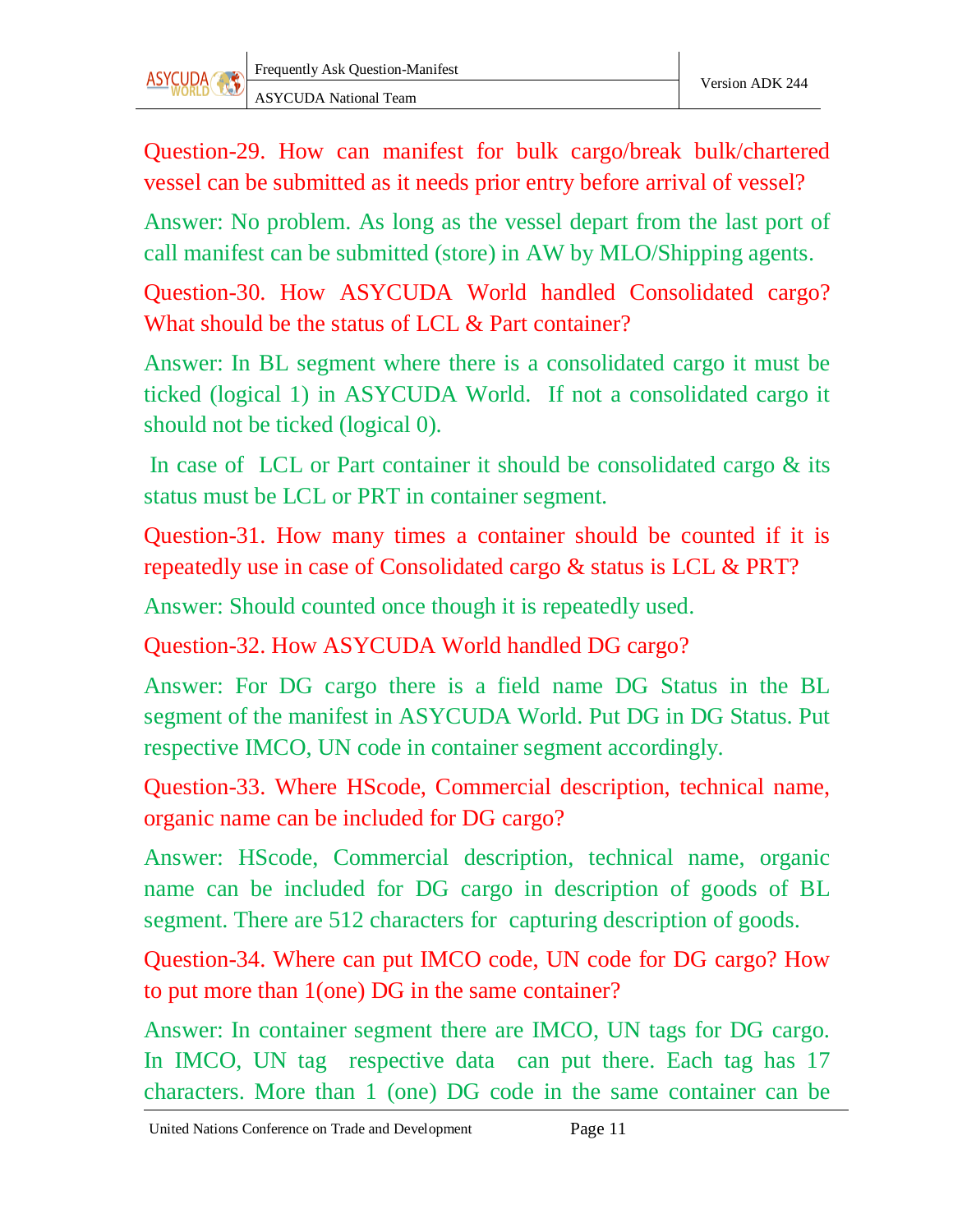

inserted. For multiple entries of DG code should be separated by a comma.

Question-35. How do ASYCUDA World handle SOC, COC & ROB cargo?

Answer: In Goods segment there is a **Remarks** tag. Its length is 70 characters. For SOC(Shippers own container), COC(Carrier Own container), & ROB(Retained on board) you can put SOC, COC & ROB with accurate quantity.

Question-36. What is the process for empty container?

Answer: For empty containers write COC in Goods segment of Remarks tag. Also put ETY as a status in container segment.

Question-37. Is Gross weight for a container mandatory? Is Gross weight included tare weight?

Answer: Yes, gross weight is mandatory for each container. It is excluded tare weight.

Question-38. What location code should use if the container goes to offdock?

Answer: There is a container location code in container segment. By using offdock code in that place a container can be traced easily. Offdock code is available at our website.

Question-39. What location code should use if the container does not go to offdock?

Answer: By default, it is Chittagong port. No code should use for that location. Because, it is not a offdock.

Question-40. How can accommodate Commercial Import (IM4) & Bond Import (IM7) under same BL with more than 1(one) Bill of Entry?

Answer: As Commercial Import (IM4) & Bond Import (IM7) cannot be processed under single Bill of Entry in that case the respective House BL